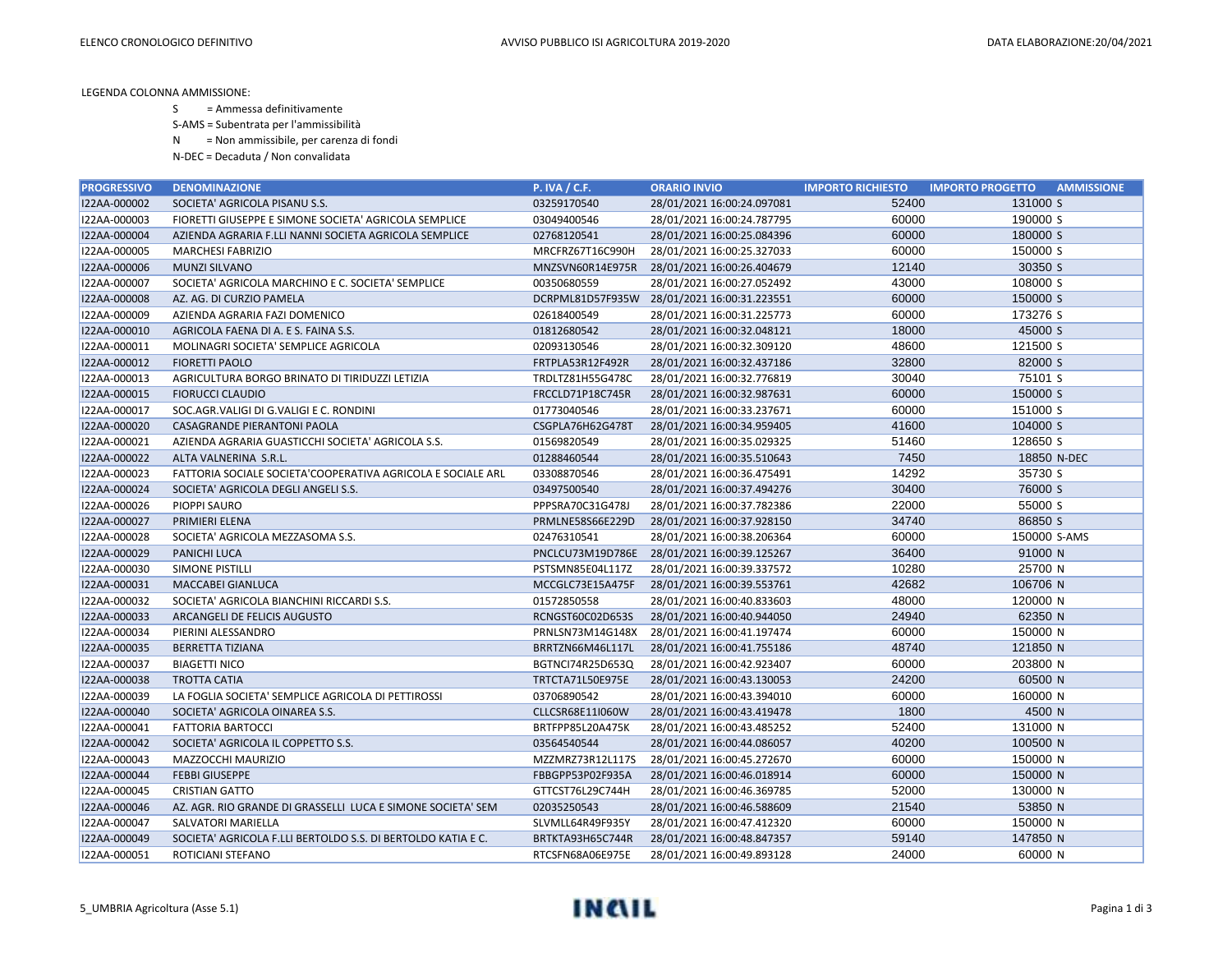LEGENDA COLONNA AMMISSIONE:

S = Ammessa definitivamente

S-AMS = Subentrata per l'ammissibilità

N = Non ammissibile, per carenza di fondi

N-DEC = Decaduta / Non convalidata

| <b>PROGRESSIVO</b> | <b>DENOMINAZIONE</b>                                   | <b>P. IVA / C.F.</b>    | <b>ORARIO INVIO</b>                         | <b>IMPORTO RICHIESTO</b> | <b>IMPORTO PROGETTO</b><br><b>AMMISSIONE</b> |
|--------------------|--------------------------------------------------------|-------------------------|---------------------------------------------|--------------------------|----------------------------------------------|
| I22AA-000052       | SOCIETA AGRICOLA TOMASSINI SS                          |                         | TMSMSM66C20E975S 28/01/2021 16:00:50.099978 | 60000                    | 151000 N                                     |
| I22AA-000053       | SOCIETA' AGRICOLA F.LLI CECCOTTI S.S.                  | 01396710558             | 28/01/2021 16:00:50.594350                  | 60000                    | 250000 N                                     |
| I22AA-000055       | IL PICCHIO DEI FRATELLI NOFRINI SSA                    | 03050050545             | 28/01/2021 16:00:51.486771                  | 17680                    | 44200 N                                      |
| I22AA-000056       | S.S. AGRICOLA SANTA LIBERATA                           | 02206920544             | 28/01/2021 16:00:51.940584                  | 22600                    | 56500 N                                      |
| I22AA-000058       | SOCIETA' AGRICOLA TORRE LETI SOCIETA' SEMPLICE         | 03033660543             | 28/01/2021 16:00:53.091537                  | 60000                    | 150000 N                                     |
| I22AA-000059       | AZIENDA AGRICOLA DI MEFFE BONIFAZI GIAMPIERO           | 03567280544             | 28/01/2021 16:00:53.210317                  | 23800                    | 59500 N                                      |
| I22AA-000060       | EUSTACHI PIERFRANCESCO                                 | STCPFR53C11H501T        | 28/01/2021 16:00:54.834615                  | 48000                    | 120000 N                                     |
| I22AA-000061       | CECCARELLI ADRIANA AZ. AGR. LE VAIE                    | <b>CCCDRN55S67I263L</b> | 28/01/2021 16:00:56.531225                  | 39674                    | 99187 N                                      |
| I22AA-000062       | DI GIACOMO AGRICOLA SS                                 | DGCNLL48A10C252F        | 28/01/2021 16:00:57.019253                  | 60000                    | 171000 N                                     |
| I22AA-000063       | <b>TROTTA STEFANO</b>                                  | TRTSFN71H26E975E        | 28/01/2021 16:00:57.565937                  | 48200                    | 120500 N                                     |
| I22AA-000065       | CIACCA PIETRO E C. S.S.                                | 00636100547             | 28/01/2021 16:00:57.753405                  | 28000                    | 70000 N                                      |
| I22AA-000066       | <b>RUBINI PAOLO</b>                                    | RBNPLA76H05L117A        | 28/01/2021 16:00:58.626449                  | 44234                    | 110586 N                                     |
| I22AA-000067       | SOCIETA' AGRICOLA GI.RO.SA. SOCIETA' SEMPLICE          | 03655620544             | 28/01/2021 16:00:58.787007                  | 41546                    | 103866 N                                     |
| I22AA-000068       | <b>TOMASSINI GASTONE</b>                               | TMSGTN56D23G478R        | 28/01/2021 16:00:59.075237                  | 46050                    | 115125 N                                     |
| I22AA-000070       | <b>NERI ENRICO</b>                                     | NRENRC81S07H501I        | 28/01/2021 16:01:00.138915                  | 27920                    | 69800 N                                      |
| I22AA-000073       | IL GIARDINO SOCIETA' AGRICOLA SEMPLICE                 | 02804170542             | 28/01/2021 16:01:01.128852                  | 18800                    | 47000 N                                      |
| I22AA-000074       | <b>FATTORIA SANT'EUFIZIO</b>                           | 01505820553             | 28/01/2021 16:01:01.535880                  | 25068                    | 62671 N                                      |
| I22AA-000075       | NORFINI NATASCIA                                       | NRFNSC74H66G478V        | 28/01/2021 16:01:02.258595                  | 22860                    | 57150 N                                      |
| I22AA-000076       | SOCIETA' AGRICOLA LE MACCHIE S.S.                      | 01204950552             | 28/01/2021 16:01:02.499490                  | 40000                    | 100000 N                                     |
| I22AA-000077       | AZIENDA AGRICOLA DI CONTI NEDDA                        | CNTNDD38B43L117G        | 28/01/2021 16:01:02.531259                  | 24000                    | 60000 N                                      |
| I22AA-000080       | FRANTOIO GAUDENZI DI BRUNETTI ROSSANA                  | BRNRSN65M61L397L        | 28/01/2021 16:01:03.611884                  | 39117                    | 97793 N                                      |
| I22AA-000081       | CR AGRICOLA DI DI GIACOMO CLAUDIO                      | DGCCLD72L08D653V        | 28/01/2021 16:01:03.843422                  | 44800                    | 112000 N                                     |
| I22AA-000083       | <b>MORETTINI SANDRO</b>                                | MRTSDR64E07L188S        | 28/01/2021 16:01:06.002880                  | 60000                    | 152000 N                                     |
| I22AA-000085       | AZ. AGR.TIBULLI ROMANO DRAGHI SOC. AGR. SEMPLICE       | 02775180546             | 28/01/2021 16:01:06.096393                  | 19000                    | 47500 N                                      |
| I22AA-000086       | SOCIETA' AGRICOLA SAN BRIZIO S.S.                      | 03471600548             | 28/01/2021 16:01:07.596627                  | 18400                    | 46000 N                                      |
| I22AA-000087       | STENTELLA ADRIANO                                      | STNDRN31T11F844F        | 28/01/2021 16:01:08.262625                  | 40000                    | 100000 N                                     |
| I22AA-000088       | AZIENDA AGRARIA DI CORNELI MARIA GRAZIA                | RMNFNC79T61A390A        | 28/01/2021 16:01:10.052400                  | 32000                    | 80000 N                                      |
| I22AA-000089       | AZIENDA AGRARIA IANNARILLI FERRUCCIO                   | NNRFRC64H25H501X        | 28/01/2021 16:01:12.520177                  | 32740                    | 81850 N                                      |
| I22AA-000090       | SOCIET AGRICOLA MARCUCCI S.S.                          | <b>BRNRLL44L54L573I</b> | 28/01/2021 16:01:15.450804                  | 44000                    | 110000 N                                     |
| I22AA-000091       | AZIENDA AGRICOLA BERTA STEFANIA E GAGGIOLI MATTIA S.S. | 03031490547             | 28/01/2021 16:01:19.227769                  | 60000                    | 150000 N                                     |
| I22AA-000092       | CHIOCCOLONI MARCO                                      | CHCMRC68P10G478E        | 28/01/2021 16:01:22.041336                  | 60000                    | 220000 N                                     |
| I22AA-000095       | ANGELONI FRANCA                                        | NGLFNC68L47E256E        | 28/01/2021 16:01:26.978223                  | 50562                    | 126407 N                                     |
| I22AA-000096       | <b>BACCI ROLANDA</b>                                   | BCCRND39H41E229M        | 28/01/2021 16:01:28.071045                  | 1500                     | 3750 N                                       |
| I22AA-000097       | BIAVATI RIGI LUPERTI ANNA MARIA                        | BVTNMR38L56G478H        | 28/01/2021 16:01:32.824793                  | 54000                    | 135000 N                                     |
| I22AA-000098       | <b>GRANATI GIOIA</b>                                   | GRNGIO87L55L117M        | 28/01/2021 16:01:32.861173                  | 31340                    | 78350 N                                      |
| I22AA-000099       | DURELLO MAURO                                          | DRLMRA65T06Z326Q        | 28/01/2021 16:01:39.292021                  | 19540                    | 48850 N                                      |
| I22AA-000100       | <b>ANTICO MIRCO</b>                                    | NTCMRC76E03C309F        | 28/01/2021 16:01:42.124646                  | 25450                    | 63650 N                                      |
| I22AA-000101       | AZIENDA AGRICOLA RICCI SOCIETA' SEMPLICE               | 03487230546             | 28/01/2021 16:01:45.552455                  | 60000                    | 150000 N                                     |
| I22AA-000102       | <b>LOLLLI SIMONE</b>                                   | LLLSMN79D20D653E        | 28/01/2021 16:01:47.045782                  | 32000                    | 80000 N                                      |
| I22AA-000104       | AZIENDA AGRICOLA BOCALE DI VALENTINO VALENTINI         | 02633600545             | 28/01/2021 16:01:48.824999                  | 24000                    | 60000 N                                      |
| I22AA-000105       | ESA SOCIETA' AGRICOLA A R.L.                           | 03218300543             | 28/01/2021 16:01:48.834511                  | 48000                    | 120000 N                                     |
| I22AA-000106       | PELAGRILLI RENZO                                       | PLGRNZ69E28Z133Y        | 28/01/2021 16:01:55.378633                  | 26620                    | 66550 N                                      |